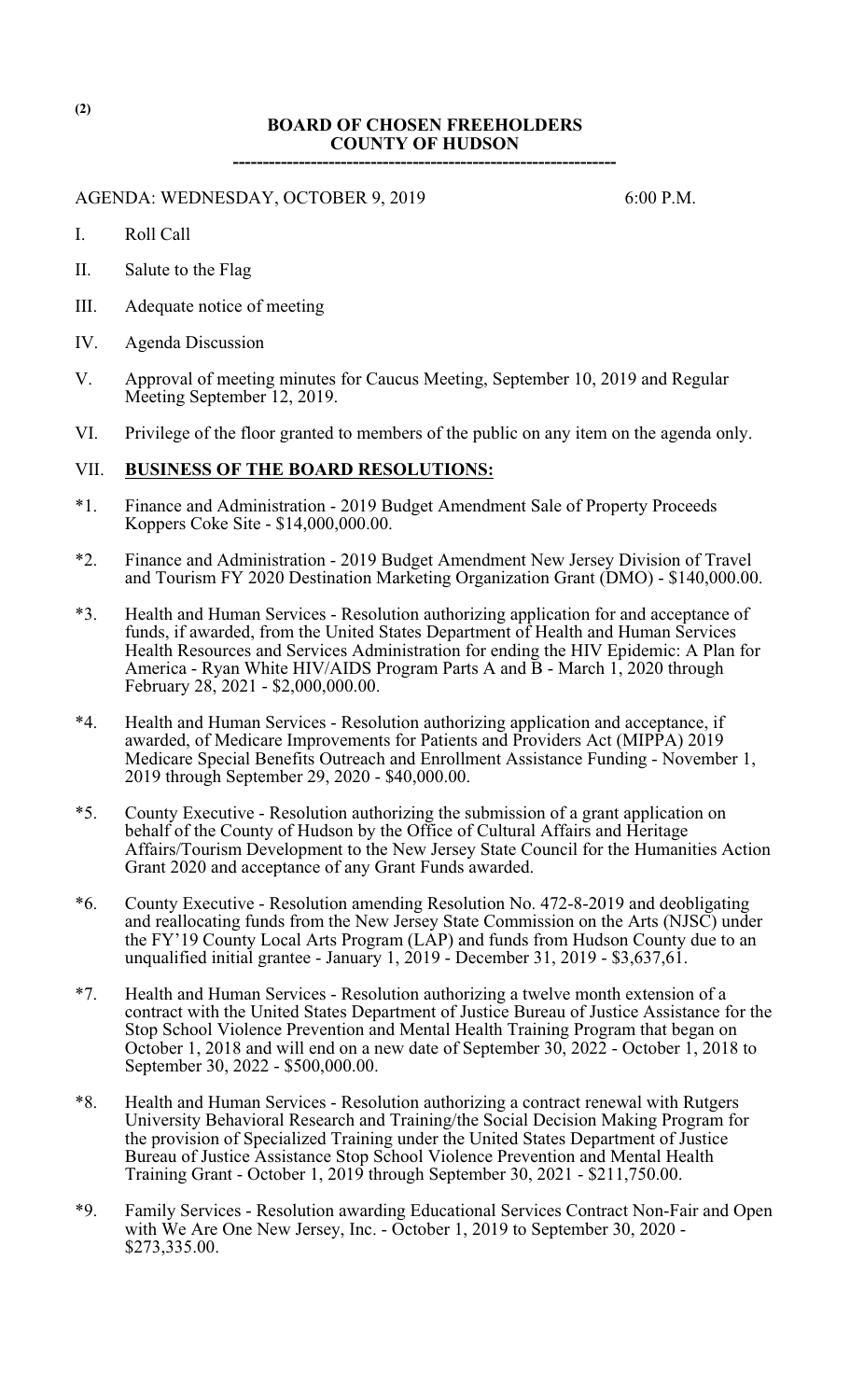- \*10. Health and Human Services Resolution authorizing an award of a contract to Locum Tenens, LLC for the Recruitment and Staffing of Psychiatrist and other Physicians at Meadowview Psychiatric Hospital - October 10, 2019 through October 9, 2020 - \$648,200.00.
- \*11. Prosecutor's Office Resolution authorizing payment to Steven Simring, M.D., for Professional Services rendered on behalf of the Hudson County Prosecutor's Office - \$24,200.00.
- \*12. Law Resolution authorizing payment to Steven Simring, M.D., for Psychiatric Consulting Services - \$9,500.00.
- \*13. Prosecutor's Office Resolution approving payment for a Non-Fair and Open Professional Services Contract with Elite Transcripts, Inc. for Translation and Transcription Services on behalf of the Prosecutor's Office - \$386.40.
- \*14. Register Resolution authorizing payment to Kofile Technologies for the restoration of maps for the Hudson County Registers Office - \$16,476.00.
- \*15. Purchasing Approve Purchasing Agent's award, purchases made under State Contracts:

|               | <b>VENDOR</b>                                 | <b>COMMODITY</b>                                                                                                              | <b>AMOUNT</b> | DEPT.                  |
|---------------|-----------------------------------------------|-------------------------------------------------------------------------------------------------------------------------------|---------------|------------------------|
| a.            | Atlantic Tactical, Inc.<br>New Cumberland, PA | Purchase of Defense<br>Technology - Less Lethal<br>Ammunition, Targets and<br>Gas Mask Filters to be used<br>by the SWAT Team | \$6,414.00    | Prosecutor's<br>Office |
| $\mathbf b$ . | Dell Marketing<br>Pittsburgh, PA              | Microcomputers,<br>Workstations and<br><b>Associated Products</b>                                                             | \$30,000.00   | Various                |
| c.            | Grainger, Inc.<br>South Plainfield, NJ        | <b>Industrial Supplies</b>                                                                                                    | \$30,000.00   | Various                |
| d.            | Morpho USA, Inc.<br>Billrica, MA              | Purchase an Additional<br>Livescan Fingerprinting<br>System to be utilized at the<br>Office of Internal Affairs               | \$16,929.00   | Correctional<br>Center |
| e.            | <b>Verizon Wireless</b><br>Alpharetta, GA     | Cellular Telephone<br>Service & Equipment                                                                                     | \$30,000.00   | Various                |
| f.            | *WB Mason Co.<br><b>Secaucus</b> , NJ         | <b>Office Supplies</b>                                                                                                        | \$40,000.00   | <b>Various</b>         |
|               |                                               | <b>TOTAL</b>                                                                                                                  | \$153,343.00  |                        |

#### **\*Denotes: Hudson County Vendor**

\*16. Purchasing - Purchases made under Union County Cooperative Pricing System:

|    | <b>VENDOR</b>                                          | <b>COMMODITY</b>                                                           | <b>AMOUNT</b> | <b>DEPT</b>                       |
|----|--------------------------------------------------------|----------------------------------------------------------------------------|---------------|-----------------------------------|
| a. | <i><b>*Johnston Solution</b></i><br><b>Kearny</b> , NJ | 911 Center Equipment<br><b>Upgrades (Sheriff's</b><br>Office \$339,306.37) | \$577,233.95  | <b>Sheriff's</b><br><b>Office</b> |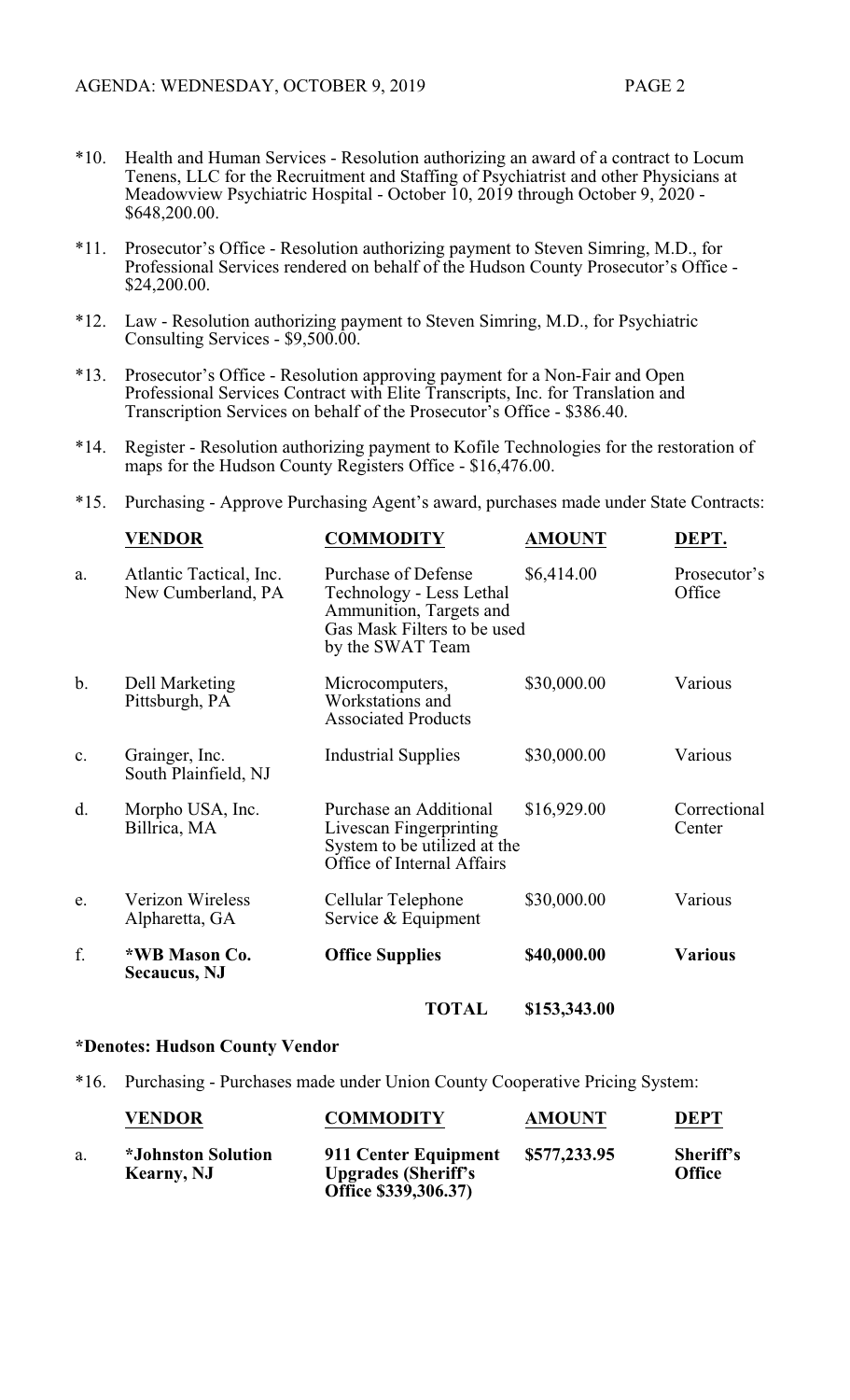**Adaptive Reuse for Service Roads & Roads & Roads & Roads & Roads & Roads & Roads & Roads & Roads & Roads & Roads & Roads & Roads & Roads & Roads & Roads & Roads & Roads & Roads & Roads & Roads & Roads & Roads & Roads & Ro Training Facility Phase I Public Property**<br> **Property (Meadowview Campus \$237,927.58)**

# **TOTAL \$577,233.95**

# **\*Denotes Hudson County Vendor**

\*17. Purchasing - Purchases made under the Educational Services Commission of New Jersey Pricing System, formally known as "The Middlesex Regional Educational Services Commission":

|    | <b>VENDOR</b>                                  | <b>COMMODITY</b>                                                                                                     | <b>AMOUNT</b>                                                                                                | <b>DEPT</b>                                 |
|----|------------------------------------------------|----------------------------------------------------------------------------------------------------------------------|--------------------------------------------------------------------------------------------------------------|---------------------------------------------|
| a. | <i><b>*Murray Paving</b></i><br>Hackensack, NJ | <b>Lincoln Park Tennis</b><br><b>Court Improvements</b><br>(Parks \$119,857.69)                                      | \$2,746,368.75                                                                                               | <b>Parks</b>                                |
|    |                                                | <b>Adaptive Reuse for</b><br><b>Training Facility Phase I</b><br>(Meadowview Campus<br>\$1,957,357.32)               |                                                                                                              | Roads &<br><b>Public</b><br><b>Property</b> |
|    |                                                | <b>Cornelison Ave. Parking</b><br><b>Lot 1 Improvements (Hudson</b><br>Plaza \$119,114.97)                           |                                                                                                              | Roads &<br><b>Public</b><br><b>Property</b> |
|    |                                                |                                                                                                                      | <b>Hudson County Correctional</b><br><b>Center E-Pod Ceiling Repair</b><br>(Correctional Center \$65,203.73) |                                             |
|    |                                                | <b>Extend Steel Canopy over</b><br><b>Gas Pump Island at Duncan</b><br><b>Avenue Yard (Duncan Ave</b><br>\$40,025.87 |                                                                                                              | Roads &<br><b>Public</b><br><b>Property</b> |
|    |                                                | <b>Gazebo Site Work</b><br><b>Stephen Gregg Park</b><br>(Parks \$15,403.54)                                          |                                                                                                              | <b>Parks</b>                                |
|    |                                                | <b>Lincoln Park Golf Course</b><br>Path (Parks \$22,793.87)                                                          |                                                                                                              | Parks                                       |
|    |                                                | <b>Dumpster Ramp</b><br><b>Braddock Park</b><br>(Parks \$131,597.99)                                                 |                                                                                                              | <b>Parks</b>                                |
|    |                                                | <b>Dumpster Ramp</b><br><b>Stephen Gregg Park</b><br>(Parks \$139,165.99)                                            |                                                                                                              | <b>Parks</b>                                |
|    |                                                | <b>Dumpster Ramp</b><br><b>Lincoln Park</b><br>(Parks \$135,847.78)                                                  |                                                                                                              | Parks                                       |
|    |                                                | <b>TOTAL</b>                                                                                                         | \$2,746,368.75                                                                                               |                                             |

**\*Denotes: SBE**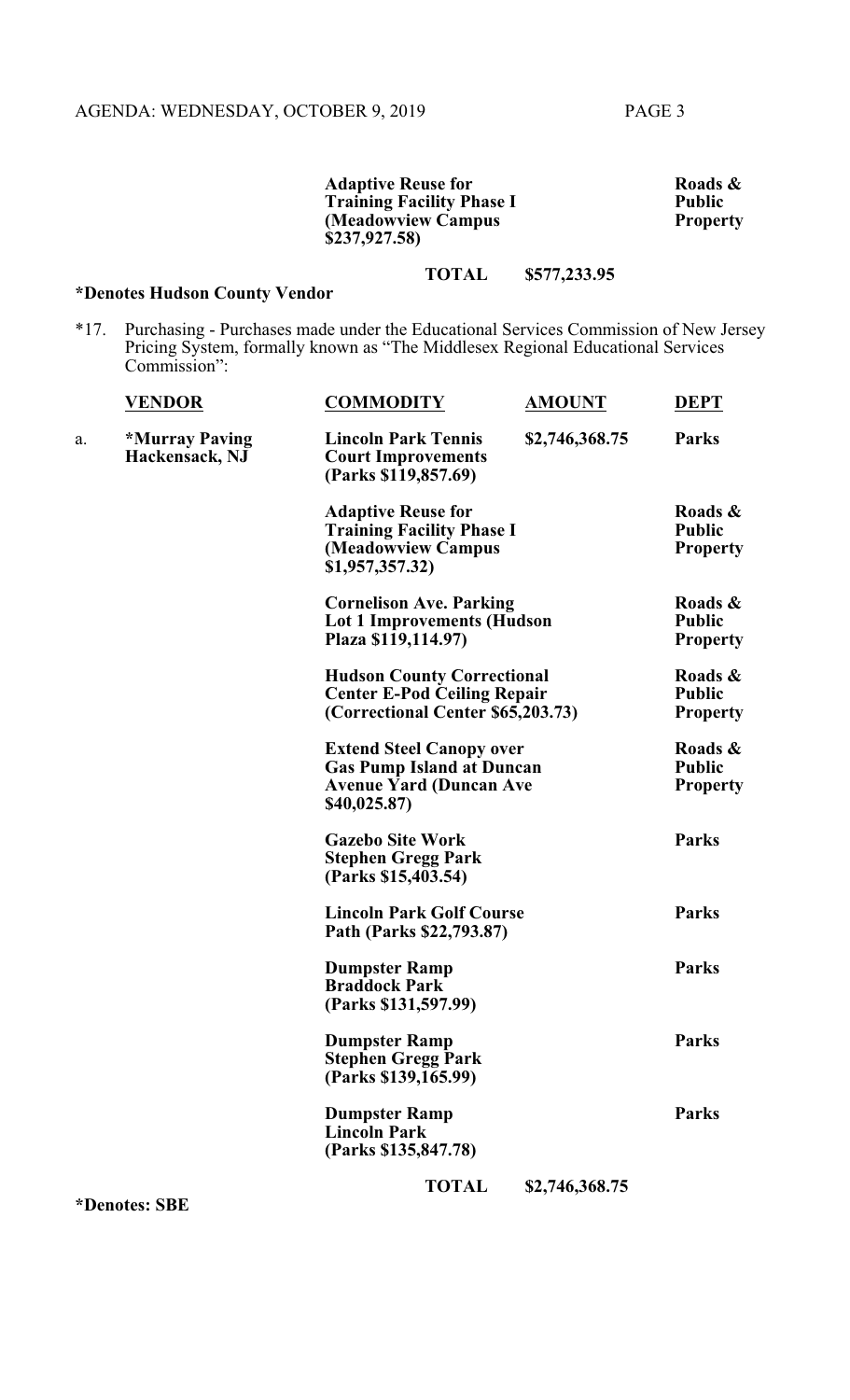## AGENDA: WEDNESDAY, OCTOBER 9, 2019 PAGE 4

- \*18. Purchasing Approve Purchasing Agent's Awards:
- a. Rubbish Removal for various Hudson County three (3) replies one (1) year period Joseph Smenthkowski, Inc. - contract shall not exceed \$600,210.00.
- b. GMC Truck Parts & Services Roads and Public Property one (1) reply two (2) year period: Beyer Bros. Corp. - Hourly Labor Rate \$154.00<br>Percentage Discount on parts \$25% Percentage Discount on parts 25%<br>
Contract shall not exceed \$90,000.00 Contract shall not exceed
- c. REQUEST FOR FUNDS Elevator Maintenance Roads and Public Property GS Elevator Industries, Inc.: Original Contract Amount: \$506,320.00<br>Contract Fund Addition No. 1 (Approved 1/24/2019) \$254,100.00 Contract Fund Addition No. 1 (Approved 1/24/2019) \$254,100.00<br>Additional Funds Requested \$100,000.00 Additional Funds Requested \$100,000.00<br>
New Contract Amount: \$860,420.00 New Contract Amount:
- d. REQUEST FOR FUNDS Elevator Maintenance Roads and Public Property William J. Guarini, Inc.: Original Contract Amount: \$294,000.00<br>Contract Fund Addition No. 1 (Approved 6/27/2019) \$175,000.00 Contract Fund Addition No. 1 (Approved 6/27/2019) \$175,000.00<br>Contract Fund Addition No. 2 (Approved 7/11/2019) \$200,000.00 Contract Fund Addition No. 2 (Approved 7/11/2019) \$200,000.00<br>Additional Funds Requested \$50,000.00 Additional Funds Requested \$50,000.00<br>
New Contract Amount: \$719,000.00 New Contract Amount:
- \*19. Health and Human Services Resolution approving continuing operation of a Psychiatric Care Program at Meadowview Hospital for 2020.
- \*20. County Executive Resolution authorizing the establishment of an Annual Hudson County History and Heritage Month beginning in May, 2020.
- \*21. Board of Freeholders Resolution authorizing contribution to Daddy's Sunshine The Fight Against Lupus - \$250.00.
- \*22. Register Resolution awarding a Non-Fair and Open Contract for the maintenance and support of a Computerized Record Management System Granicus, Inc. - \$114,706.98.

## VIII. **The following Ordinances will be considered for introduction:**

- I-1. Hudson County Improvement Authority Ordinance amending the Hudson County District Solid Waste Management Plan. Modifying the terms for the inclusion of the Cardella Trucking Company, Inc. Transfer Station/Materials Recovery Facility.
- I-2. Roads and Public Property Ordinance rescinding Ordinance No. 451-10-2008 and Amending Chapter 200, Article 8.11 of the Administrative Code to alter a Reserved Handicap Parking Space at 7435 John F. Kennedy Boulevard East in the Township of North Bergen for Victorine Tahanian.
- I-3. Law Ordinance amending Ordinance Number 305-6-1998 to replace the First Source Agreement that is referenced in the Ordinance which changes the Central Applicant Registry Board of Chosen Freeholders County of Hudson.

## **The following Ordinances will be considered for second reading and adoption:**

A-1. Roads and Public Property - An Ordinance Amending Chapter 200, Article 16 of the Administrative Code providing for the installation of "No Turn on Red" Signs at the intersection of John F. Kennedy Boulevard at Glenwood Avenue in the City of Jersey City, a County owned Roadway.